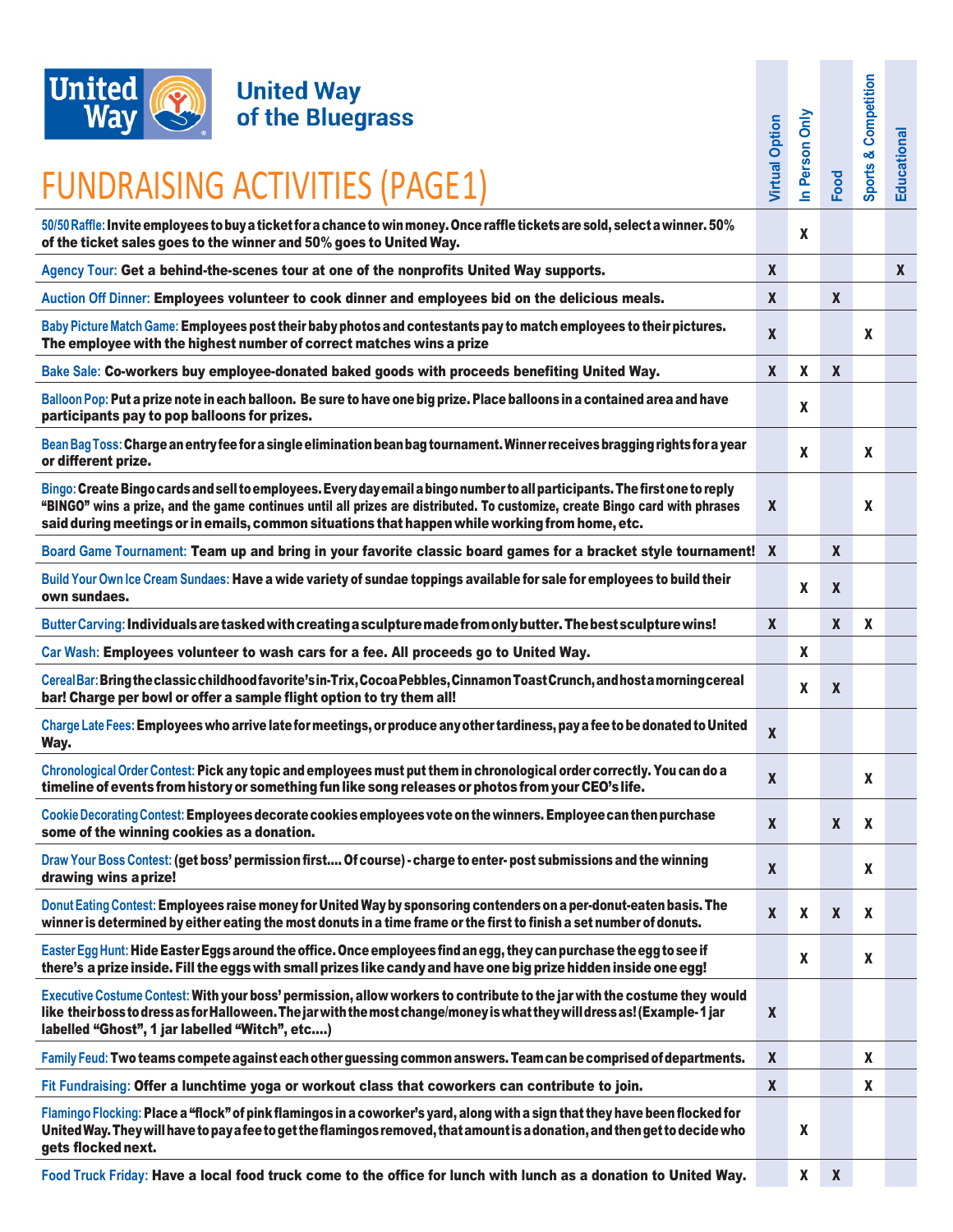

## **United Way<br>of the Bluegrass**

## FUNDRAISING ACTIVITIES (PAGE 2)

| onnca<br><b>UIIIted Way</b>                                                                                                                                                                                                                                                                                                                                                                                                                                 |                       |                           |                  |                            |              |
|-------------------------------------------------------------------------------------------------------------------------------------------------------------------------------------------------------------------------------------------------------------------------------------------------------------------------------------------------------------------------------------------------------------------------------------------------------------|-----------------------|---------------------------|------------------|----------------------------|--------------|
| <b>Way</b><br>of the Bluegrass                                                                                                                                                                                                                                                                                                                                                                                                                              |                       |                           |                  |                            |              |
| FUNDRAISING ACTIVITIES (PAGE 2)                                                                                                                                                                                                                                                                                                                                                                                                                             | <b>Virtual Option</b> | In Person Only            | Food             | Competition<br>త<br>Sports | Educational  |
| Guess the Number: Fill a clear jar with candy and have employees pay for a chance to guess the number of pieces in the jar.<br>The most accurate guess wins the candy.                                                                                                                                                                                                                                                                                      | $\pmb{\chi}$          |                           |                  | X                          |              |
| Ice Cream Cart: On a hot day, visit employee cubicles and offices selling popsicles, ice cream sandwiches and other cold<br>snacks. Donate proceeds to United Way.                                                                                                                                                                                                                                                                                          |                       | X                         | $\boldsymbol{X}$ |                            |              |
| Jeans Days: Charge employees a fee to wear jeans to work. Employees can buy several days in bulk for a discounted<br>price.                                                                                                                                                                                                                                                                                                                                 |                       | X                         |                  |                            |              |
| Jeopardy: Create a custom Jeopardy board (or play online using a site like JeopardyLabs.com). Teams pay to play,<br>and prizes are awarded to winners.                                                                                                                                                                                                                                                                                                      | $\boldsymbol{x}$      |                           |                  | X                          |              |
| Kickball Tournament: Teams donate a small sum to participate. Spice up the game by adding obstacles that can be "pur-<br>chased" by teams or individuals. Example: the opposing team must kick with their nondominant foot.                                                                                                                                                                                                                                 |                       | X                         |                  | X                          |              |
| Lego Competition: Embrace your inner child and host a Lego building competition around your United Way theme.                                                                                                                                                                                                                                                                                                                                               | $\mathbf{x}$          |                           |                  | X                          |              |
| Lunch and Learns: Welcome a United Way speaker to talk about an issue facing our community and how United Way is<br>working to addressit.                                                                                                                                                                                                                                                                                                                   | $\boldsymbol{X}$      |                           | X                |                            | $\mathbf{x}$ |
| Massage Therapist: A massage therapist, preferably one that is willing to donate time, visits the workplace and employees<br>pay for time slots to be massaged. Proceeds go to United Way.                                                                                                                                                                                                                                                                  |                       | X                         |                  |                            |              |
| Minute to Win It: Put together several games from the show "Minute to Win It" and have team members compete. Encour-<br>age leadership play and invite everyone to watch.                                                                                                                                                                                                                                                                                   |                       | X                         |                  |                            |              |
| Nacho/Pretzel Sale: Sell large plates of nacho and/or soft pretzels with cheese and jalapeno peppers. Donate proceeds to<br><b>United Way.</b>                                                                                                                                                                                                                                                                                                              |                       | X                         | $\boldsymbol{X}$ |                            |              |
| Office Flocking: Make cut-outs of pink flamingos (or another animal!) and charge co-workers to flock other people's offices<br>or cubes. Take the cut-outs or plastic flamingos and decorate the flockees area.                                                                                                                                                                                                                                             |                       | $\mathbf{x}$              |                  |                            |              |
| Office Olympics: Have a tricycle or office chair race. Use items around your work location for golfing, shooting baskets, etc.<br>Have spelling contests, typing contests, competitions to develop the most persuasive or most complimentary memo, etc.<br>Devise rules for each race in advance and seek participants, combine the event with a cookout as an incentive and design-<br>ing award medals to display in the cubicles of winners.             |                       | X                         |                  | X                          |              |
| Online Classes: Employees pay to participate in a virtual class hosted by one of your colleagues, like painting, cooking,<br>yoga, etc. You could also find someone to donate their time, so all proceeds go to United Way.                                                                                                                                                                                                                                 | $\boldsymbol{x}$      |                           | X                | X                          | X            |
| Order Up! Take orders from your co-workers for take out from their favorite restaurant. Pick up the food and charge a deliv-<br>ery fee benefiting United Way.                                                                                                                                                                                                                                                                                              | $\boldsymbol{x}$      | X                         | $\mathbf{x}$     |                            |              |
| Parking for Pledges: Pledges of a certain amount are entered into a drawing for a premium parking space for a particular<br>time frame.                                                                                                                                                                                                                                                                                                                     |                       | X                         |                  |                            |              |
| Penny Wars: Divide the office by department or teams and have a money jar assigned to each. Members of each department<br>deposit pennies, nickels, and dimes into their own jar and place quarters or "green" into the jars of the other departments.<br>Pennies count as positive while quarters and "green" are negative. The department with the highest number (or often the<br>case, the least negative number) wins a lunch provided by the company. |                       | $\boldsymbol{\mathsf{X}}$ |                  | X                          |              |
| Pet Match Contest: Employees upload a picture of their pet and employees pay to match employees up with the pet photo                                                                                                                                                                                                                                                                                                                                       | $\boldsymbol{x}$      |                           |                  | X                          |              |
| Pet Photo Contest: Employees upload a picture of their pet and employees vote on the cutest pet photo, silliest pet photo,<br>etc.                                                                                                                                                                                                                                                                                                                          | $\boldsymbol{x}$      |                           |                  | X                          |              |
| Picture Challenge: Employees submit a picture of what Living United means to them.                                                                                                                                                                                                                                                                                                                                                                          | $\pmb{\mathsf{X}}$    |                           |                  |                            |              |
| Pie Toss: For a fee, employees nominate one another to receive a pie in the face. The top four with the most votes receive a<br>pie in theirface.                                                                                                                                                                                                                                                                                                           | $\pmb{\mathsf{X}}$    | X                         | $\boldsymbol{X}$ | X                          |              |
| Potluck: Post a sign-up sheet for employees to bring entrees, salads, and desserts to ensure a variety of good food.                                                                                                                                                                                                                                                                                                                                        |                       | X                         | $\boldsymbol{X}$ |                            |              |
| PowerPointCompetition: Teamswill be assigned a random topic and will be given 5 minutes to present a PowerPoint<br>presentation on the topic. Pick a random topic, preferably something obscure, invite coworkers to watch and vote on which<br>presentation was the best.                                                                                                                                                                                  | X                     |                           |                  | X                          | $\mathbf{x}$ |